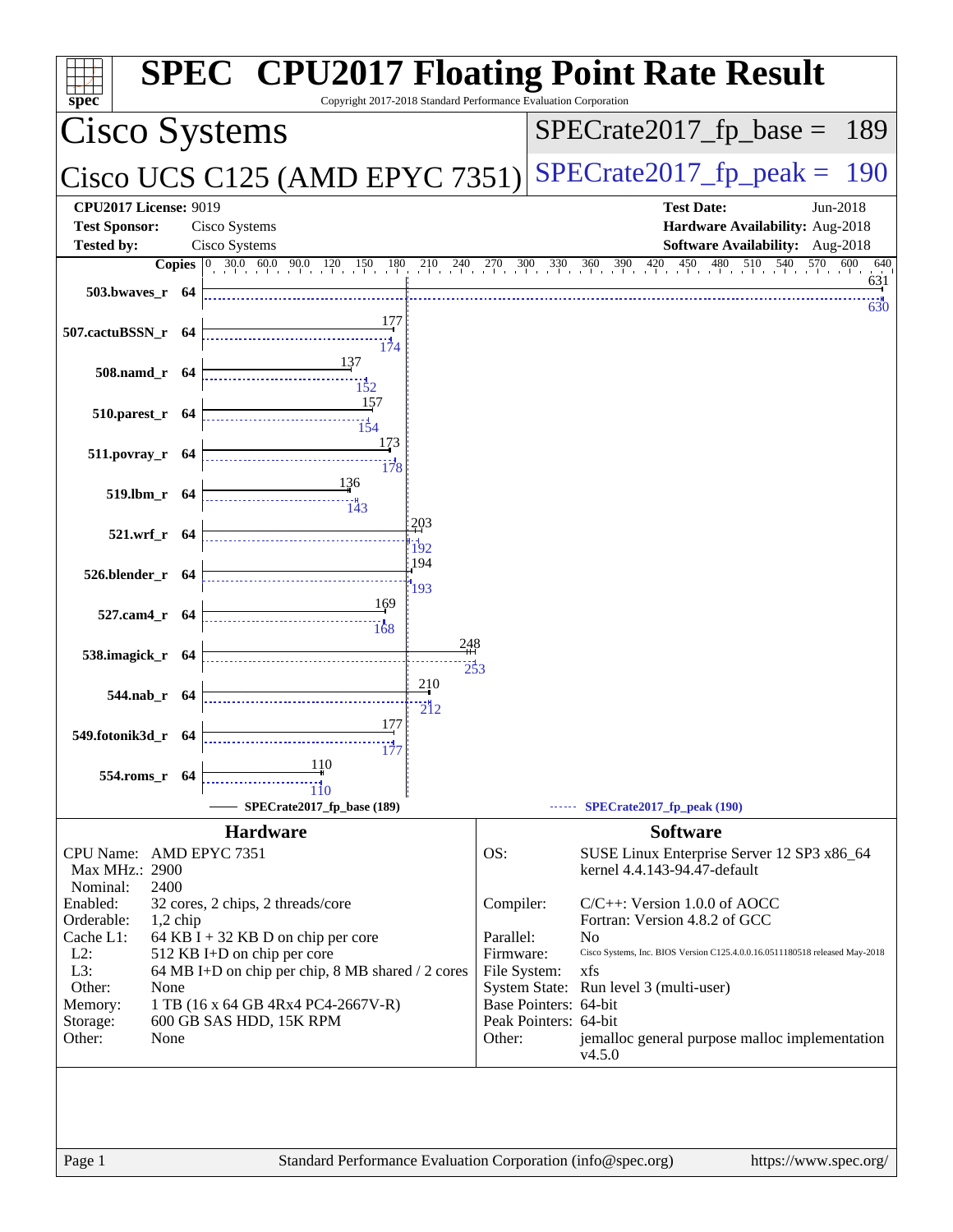| <b>SPEC CPU2017 Floating Point Rate Result</b>                                                           |                                                          |                |       |                               |            |                |       |               |                |                      |                |              |                                        |              |
|----------------------------------------------------------------------------------------------------------|----------------------------------------------------------|----------------|-------|-------------------------------|------------|----------------|-------|---------------|----------------|----------------------|----------------|--------------|----------------------------------------|--------------|
| spec<br>Copyright 2017-2018 Standard Performance Evaluation Corporation                                  |                                                          |                |       |                               |            |                |       |               |                |                      |                |              |                                        |              |
|                                                                                                          | <b>Cisco Systems</b><br>$SPECrate2017_fp\_base =$<br>189 |                |       |                               |            |                |       |               |                |                      |                |              |                                        |              |
| $SPECTate2017$ _fp_peak = 190<br>Cisco UCS C125 (AMD EPYC 7351)                                          |                                                          |                |       |                               |            |                |       |               |                |                      |                |              |                                        |              |
| <b>CPU2017 License: 9019</b><br><b>Test Date:</b><br>$Jun-2018$                                          |                                                          |                |       |                               |            |                |       |               |                |                      |                |              |                                        |              |
| <b>Test Sponsor:</b>                                                                                     |                                                          | Cisco Systems  |       |                               |            |                |       |               |                |                      |                |              | Hardware Availability: Aug-2018        |              |
| <b>Tested by:</b>                                                                                        |                                                          | Cisco Systems  |       |                               |            |                |       |               |                |                      |                |              | <b>Software Availability:</b> Aug-2018 |              |
| <b>Results Table</b>                                                                                     |                                                          |                |       |                               |            |                |       |               |                |                      |                |              |                                        |              |
| <b>Benchmark</b>                                                                                         | <b>Copies</b>                                            | <b>Seconds</b> | Ratio | <b>Base</b><br><b>Seconds</b> | Ratio      | <b>Seconds</b> | Ratio | <b>Copies</b> | <b>Seconds</b> | Peak<br><b>Ratio</b> | <b>Seconds</b> | <b>Ratio</b> | <b>Seconds</b>                         | <b>Ratio</b> |
| 503.bwaves r                                                                                             | 64                                                       | 1018           | 630   | 1017                          | 631        | 1017           | 631   | 64            | 1016           | 631                  | 1018           | 630          | 1020                                   | 629          |
| 507.cactuBSSN r                                                                                          | 64                                                       | 458            | 177   | 457                           | 177        | 457            | 177   | 64            | 466            | 174                  | 464            | 175          | 466                                    | 174          |
| $508$ .namd $r$                                                                                          | 64                                                       | 442            | 137   | 442                           | 138        | 443            | 137   | 64            | 401            | 152                  | 402            | 151          | 400                                    | 152          |
| 510.parest_r                                                                                             | 64                                                       | 1065           | 157   | 1063                          | 157        | 1064           | 157   | 64            | 1090           | 154                  | 1089           | 154          | 1089                                   | 154          |
| $511.$ povray_r                                                                                          | 64                                                       | 859            | 174   | 863                           | 173        | 866            | 173   | 64            | 836            | 179                  | 838            | 178          | 839                                    | 178          |
| 519.1bm r                                                                                                | 64                                                       | 495            | 136   | 494                           | 137        | 501            | 135   | 64            | 469            | 144                  | 476            | 142          | 470                                    | 143          |
| $521$ .wrf r                                                                                             | 64                                                       | 728            | 197   | 707                           | 203        | 706            | 203   | 64            | 755            | 190                  | 749            | 192          | 717                                    | 200          |
| 526.blender_r                                                                                            | 64                                                       | 502            | 194   | 504                           | 193        | 502            | 194   | 64            | 242938233      | 0.000384             | 506            | 193          | 505                                    | 193          |
| 527.cam4 r                                                                                               | 64                                                       | 664            | 168   | 661                           | 169        | 659            | 170   | 64            | 665            | 168                  | 670            | 167          | 662                                    | 169          |
| 538.imagick r                                                                                            | 64                                                       | 631            | 252   | 642                           | 248        | 649            | 245   | 64            | 630            | 253                  | 630            | 253          | 630                                    | 253          |
| 544.nab r                                                                                                | 64                                                       | 515            | 209   | 513                           | 210        | 512            | 211   | 64            | 514            | 210                  | 509            | 212          | 509                                    | 212          |
| 549.fotonik3d r                                                                                          | 64                                                       | 1407           | 177   | 1407                          | 177        | 1406           | 177   | 64            | 1414           | 176                  | 1408           | 177          | 1412                                   | 177          |
| 554.roms r                                                                                               | 64                                                       | 928            | 110   | 923                           | <b>110</b> | 914            | 111   | 64            | 929            | <b>110</b>           | 923            | 110          | 931                                    | 109          |
| $SPECrate2017$ fp base =<br>189                                                                          |                                                          |                |       |                               |            |                |       |               |                |                      |                |              |                                        |              |
| $SPECrate2017$ fp peak =<br>190                                                                          |                                                          |                |       |                               |            |                |       |               |                |                      |                |              |                                        |              |
| Results appear in the order in which they were run. Bold underlined text indicates a median measurement. |                                                          |                |       |                               |            |                |       |               |                |                      |                |              |                                        |              |

### **[Submit Notes](http://www.spec.org/auto/cpu2017/Docs/result-fields.html#SubmitNotes)**

The config file option 'submit' was used. 'numactl' was used to bind copies to the cores. See the configuration file for details.

### **[Operating System Notes](http://www.spec.org/auto/cpu2017/Docs/result-fields.html#OperatingSystemNotes)**

'ulimit -s unlimited' was used to set environment stack size 'ulimit -l 2097152' was used to set environment locked pages in memory limit

runspec command invoked through numactl i.e.: numactl --interleave=all runspec <etc>

Set dirty\_ratio=8 to limit dirty cache to 8% of memory Set swappiness=1 to swap only if necessary Set zone\_reclaim\_mode=1 to free local node memory and avoid remote memory sync then drop\_caches=3 to reset caches before invoking runcpu

dirty\_ratio, swappiness, zone\_reclaim\_mode and drop\_caches were all set using privileged echo (e.g. echo 1 > /proc/sys/vm/swappiness).

Transparent huge pages were enabled for this run (OS default)

Huge pages were not configured for this run.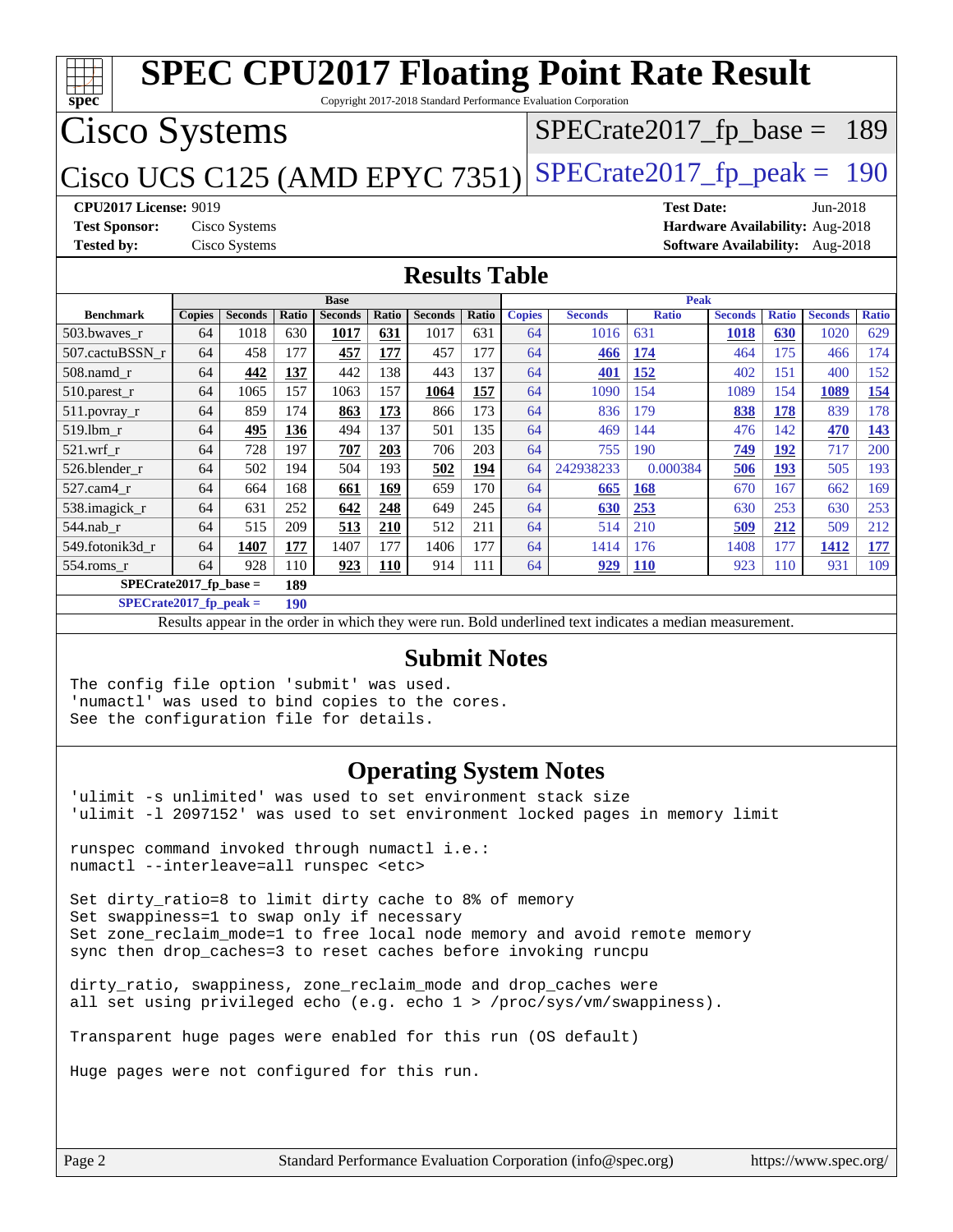| <b>SPEC CPU2017 Floating Point Rate Result</b><br>Copyright 2017-2018 Standard Performance Evaluation Corporation<br>spec                                                                                                                                                                                                                                                                                                                                                                                                                                                                                                                                                                                                                                                                                                                                                                                                                                                                                                                                                                                                                                                                                                                                                                                 |                                                                                                       |
|-----------------------------------------------------------------------------------------------------------------------------------------------------------------------------------------------------------------------------------------------------------------------------------------------------------------------------------------------------------------------------------------------------------------------------------------------------------------------------------------------------------------------------------------------------------------------------------------------------------------------------------------------------------------------------------------------------------------------------------------------------------------------------------------------------------------------------------------------------------------------------------------------------------------------------------------------------------------------------------------------------------------------------------------------------------------------------------------------------------------------------------------------------------------------------------------------------------------------------------------------------------------------------------------------------------|-------------------------------------------------------------------------------------------------------|
| Cisco Systems                                                                                                                                                                                                                                                                                                                                                                                                                                                                                                                                                                                                                                                                                                                                                                                                                                                                                                                                                                                                                                                                                                                                                                                                                                                                                             | $SPECrate2017_fp\_base = 189$                                                                         |
| Cisco UCS C125 (AMD EPYC 7351)                                                                                                                                                                                                                                                                                                                                                                                                                                                                                                                                                                                                                                                                                                                                                                                                                                                                                                                                                                                                                                                                                                                                                                                                                                                                            | $SPECrate2017_fp\_peak = 190$                                                                         |
| <b>CPU2017 License: 9019</b><br><b>Test Sponsor:</b><br>Cisco Systems<br>Cisco Systems<br><b>Tested by:</b>                                                                                                                                                                                                                                                                                                                                                                                                                                                                                                                                                                                                                                                                                                                                                                                                                                                                                                                                                                                                                                                                                                                                                                                               | <b>Test Date:</b><br>$Jun-2018$<br>Hardware Availability: Aug-2018<br>Software Availability: Aug-2018 |
| <b>General Notes</b>                                                                                                                                                                                                                                                                                                                                                                                                                                                                                                                                                                                                                                                                                                                                                                                                                                                                                                                                                                                                                                                                                                                                                                                                                                                                                      |                                                                                                       |
| Environment variables set by runcpu before the start of the run:<br>LD_LIBRARY_PATH = "/opt/cpu2017/amd1704-rate-libs-revC/64;/opt/cpu2017/amd1704-rate-libs-revC/32:"<br>$MALLOC\_CONF = "lg_chunk:28"$                                                                                                                                                                                                                                                                                                                                                                                                                                                                                                                                                                                                                                                                                                                                                                                                                                                                                                                                                                                                                                                                                                  |                                                                                                       |
| The AMD64 AOCC Compiler Suite is available at<br>http://developer.amd.com/amd-aocc/                                                                                                                                                                                                                                                                                                                                                                                                                                                                                                                                                                                                                                                                                                                                                                                                                                                                                                                                                                                                                                                                                                                                                                                                                       |                                                                                                       |
| Binaries were compiled on a system with 2x AMD EPYC 7601 CPU + 512GB Memory using RHEL 7.4                                                                                                                                                                                                                                                                                                                                                                                                                                                                                                                                                                                                                                                                                                                                                                                                                                                                                                                                                                                                                                                                                                                                                                                                                |                                                                                                       |
| jemalloc, a general purpose malloc implementation, was obtained at<br>https://github.com/jemalloc/jemalloc/releases/download/4.5.0/jemalloc-4.5.0.tar.bz2<br>jemalloc was built with GCC v4.8.5 in RHEL v7.2 under default conditions.<br>jemalloc uses environment variable MALLOC_CONF with values narenas and lg_chunk:<br>narenas: sets the maximum number of arenas to use for automatic multiplexing<br>of threads and arenas.<br>lg_chunk: set the virtual memory chunk size (log base 2). For example,<br>$lg_{\text{c}}$ chunk: 21 sets the default chunk size to $2^2$ 21 = 2MiB.<br>The AOCC Gold Linker plugin was installed and used for the link stage.<br>The AOCC Fortran Plugin version 1.0 was used to leverage AOCC optimizers<br>with gfortran. It is available here:<br>http://developer.amd.com/amd-aocc/<br>NA: The test sponsor attests, as of date of publication, that CVE-2017-5754 (Meltdown)<br>is mitigated in the system as tested and documented.<br>Yes: The test sponsor attests, as of date of publication, that CVE-2017-5753 (Spectre variant 1)<br>is mitigated in the system as tested and documented.<br>Yes: The test sponsor attests, as of date of publication, that CVE-2017-5715 (Spectre variant 2)<br>is mitigated in the system as tested and documented. |                                                                                                       |
| <b>Platform Notes</b>                                                                                                                                                                                                                                                                                                                                                                                                                                                                                                                                                                                                                                                                                                                                                                                                                                                                                                                                                                                                                                                                                                                                                                                                                                                                                     |                                                                                                       |
| BIOS Settings:<br>Performance Determinism set to Power Deterministic<br>Sysinfo program /opt/cpu2017/bin/sysinfo<br>Rev: r5797 of 2017-06-14 96c45e4568ad54c135fd618bcc091c0f<br>running on linux-7bdx Sat Jan 1 18:34:57 2011<br>SUT (System Under Test) info as seen by some common utilities.<br>For more information on this section, see<br>https://www.spec.org/cpu2017/Docs/config.html#sysinfo<br>From /proc/cpuinfo<br>model name: AMD EPYC 7351 16-Core Processor<br>"physical id"s (chips)<br>2<br>64 "processors"                                                                                                                                                                                                                                                                                                                                                                                                                                                                                                                                                                                                                                                                                                                                                                             |                                                                                                       |
| (Continued on next page)                                                                                                                                                                                                                                                                                                                                                                                                                                                                                                                                                                                                                                                                                                                                                                                                                                                                                                                                                                                                                                                                                                                                                                                                                                                                                  |                                                                                                       |
| Standard Performance Evaluation Corporation (info@spec.org)<br>Page 3                                                                                                                                                                                                                                                                                                                                                                                                                                                                                                                                                                                                                                                                                                                                                                                                                                                                                                                                                                                                                                                                                                                                                                                                                                     | https://www.spec.org/                                                                                 |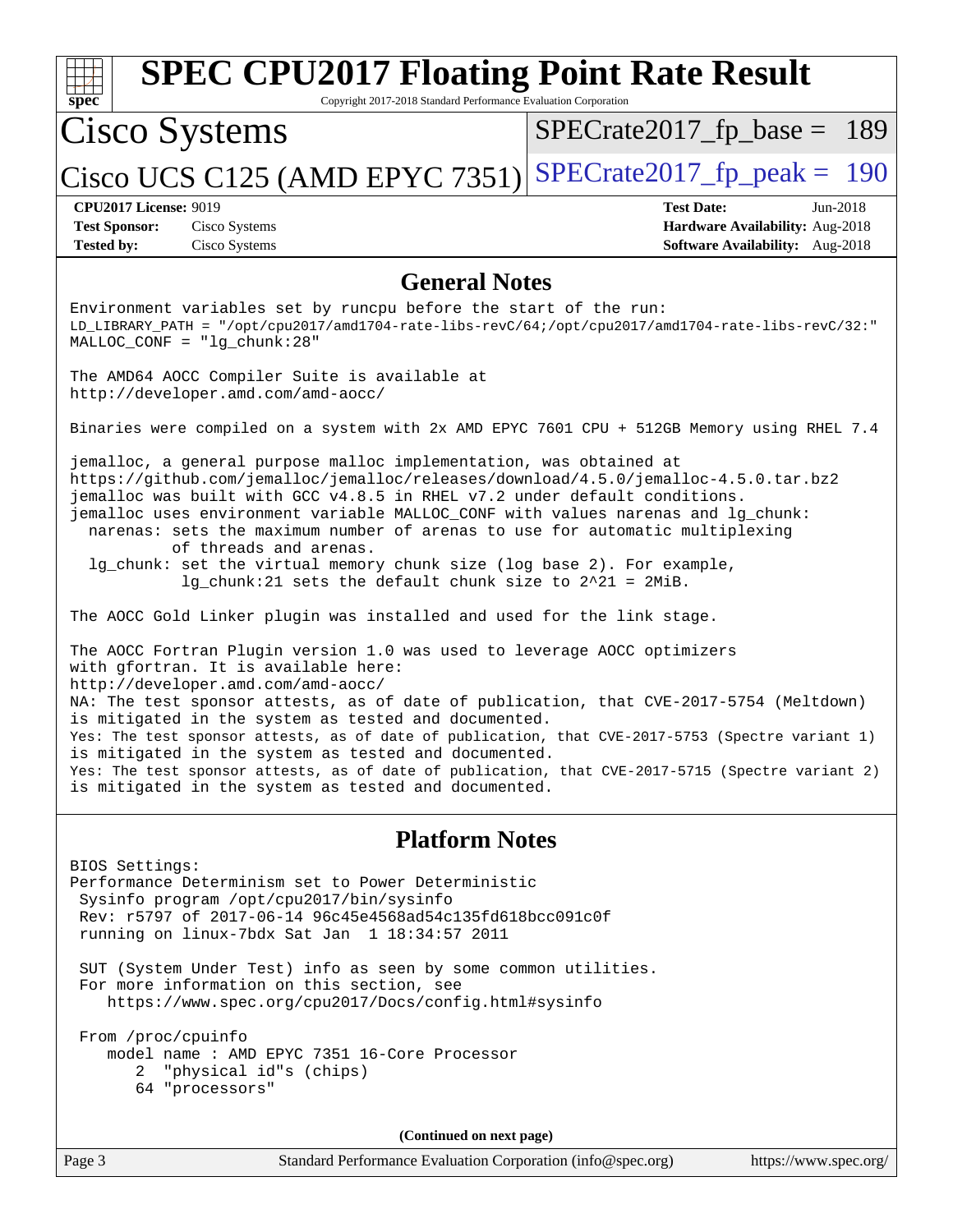| $spec^*$                                                                                                                                                                                                                                                                                                                                                                                                                                                                                                                                                                                                                                                                                                                                                                                                                                                                                                                                                                                                                                                                                                                                                                                                                                                                                                                                                                                                                                                                                                                                             | Copyright 2017-2018 Standard Performance Evaluation Corporation                                                                                                                                                                                                                                                                                                                                                              | <b>SPEC CPU2017 Floating Point Rate Result</b>                |                                                                                         |
|------------------------------------------------------------------------------------------------------------------------------------------------------------------------------------------------------------------------------------------------------------------------------------------------------------------------------------------------------------------------------------------------------------------------------------------------------------------------------------------------------------------------------------------------------------------------------------------------------------------------------------------------------------------------------------------------------------------------------------------------------------------------------------------------------------------------------------------------------------------------------------------------------------------------------------------------------------------------------------------------------------------------------------------------------------------------------------------------------------------------------------------------------------------------------------------------------------------------------------------------------------------------------------------------------------------------------------------------------------------------------------------------------------------------------------------------------------------------------------------------------------------------------------------------------|------------------------------------------------------------------------------------------------------------------------------------------------------------------------------------------------------------------------------------------------------------------------------------------------------------------------------------------------------------------------------------------------------------------------------|---------------------------------------------------------------|-----------------------------------------------------------------------------------------|
| Cisco Systems                                                                                                                                                                                                                                                                                                                                                                                                                                                                                                                                                                                                                                                                                                                                                                                                                                                                                                                                                                                                                                                                                                                                                                                                                                                                                                                                                                                                                                                                                                                                        |                                                                                                                                                                                                                                                                                                                                                                                                                              | $SPECrate2017_fp\_base = 189$                                 |                                                                                         |
| Cisco UCS C125 (AMD EPYC 7351)                                                                                                                                                                                                                                                                                                                                                                                                                                                                                                                                                                                                                                                                                                                                                                                                                                                                                                                                                                                                                                                                                                                                                                                                                                                                                                                                                                                                                                                                                                                       |                                                                                                                                                                                                                                                                                                                                                                                                                              | $SPECrate2017fp peak = 190$                                   |                                                                                         |
| <b>CPU2017 License: 9019</b><br><b>Test Sponsor:</b><br>Cisco Systems<br><b>Tested by:</b><br>Cisco Systems                                                                                                                                                                                                                                                                                                                                                                                                                                                                                                                                                                                                                                                                                                                                                                                                                                                                                                                                                                                                                                                                                                                                                                                                                                                                                                                                                                                                                                          |                                                                                                                                                                                                                                                                                                                                                                                                                              | <b>Test Date:</b>                                             | $Jun-2018$<br>Hardware Availability: Aug-2018<br><b>Software Availability:</b> Aug-2018 |
|                                                                                                                                                                                                                                                                                                                                                                                                                                                                                                                                                                                                                                                                                                                                                                                                                                                                                                                                                                                                                                                                                                                                                                                                                                                                                                                                                                                                                                                                                                                                                      | <b>Platform Notes (Continued)</b>                                                                                                                                                                                                                                                                                                                                                                                            |                                                               |                                                                                         |
| cores, siblings (Caution: counting these is hw and system dependent. The following<br>excerpts from /proc/cpuinfo might not be reliable. Use with caution.)<br>cpu cores : 16<br>siblings : 32<br>physical 0: cores 0 1 4 5 8 9 12 13 16 17 20 21 24 25 28 29<br>physical 1: cores 0 1 4 5 8 9 12 13 16 17 20 21 24 25 28 29<br>From lscpu:<br>Architecture:<br>$CPU$ op-mode( $s$ ):<br>Byte Order:<br>CPU(s):<br>On-line $CPU(s)$ list:<br>Thread(s) per core:<br>Core(s) per socket:<br>Socket(s):<br>NUMA $node(s)$ :<br>Vendor ID:<br>CPU family:<br>Model:<br>Model name:<br>Stepping:<br>CPU MHz:<br>$CPU$ max $MHz:$<br>CPU min MHz:<br>BogoMIPS:<br>Virtualization:<br>$L1d$ cache:<br>Lli cache:<br>L2 cache:<br>L3 cache:<br>NUMA node0 CPU(s):<br>NUMA nodel CPU(s):<br>NUMA node2 CPU(s):<br>NUMA node3 CPU(s):<br>NUMA node4 CPU(s):<br>NUMA node5 CPU(s):<br>NUMA node6 CPU(s):<br>NUMA node7 CPU(s):<br>Flagg:<br>pat pse36 clflush mmx fxsr sse sse2 ht syscall nx mmxext fxsr_opt pdpe1gb rdtscp lm<br>constant_tsc rep_good nopl nonstop_tsc extd_apicid amd_dcm aperfmperf eagerfpu pni<br>pclmulqdq monitor ssse3 fma cx16 sse4_1 sse4_2 movbe popcnt aes xsave avx f16c<br>rdrand lahf_lm cmp_legacy svm extapic cr8_legacy abm sse4a misalignsse 3dnowprefetch<br>osvw skinit wdt tce topoext perfctr_core perfctr_nb bpext perfctr_12 mwaitx arat<br>hw_pstate ssbd ibpb retpoline retpoline_amd npt lbrv svm_lock nrip_save tsc_scale<br>vmcb_clean flushbyasid decodeassists pausefilter pfthreshold vmmcall avic fsgsbase | x86 64<br>$32$ -bit, $64$ -bit<br>Little Endian<br>64<br>$0 - 63$<br>2<br>16<br>2<br>8<br>AuthenticAMD<br>23<br>1<br>AMD EPYC 7351 16-Core Processor<br>2<br>2400.000<br>2400.0000<br>1200.0000<br>4790.90<br>AMD-V<br>32K<br>64K<br>512K<br>8192K<br>$0 - 3, 32 - 35$<br>$4 - 7, 36 - 39$<br>$8 - 11, 40 - 43$<br>$12 - 15, 44 - 47$<br>$16 - 19, 48 - 51$<br>$20 - 23, 52 - 55$<br>$24 - 27, 56 - 59$<br>$28 - 31,60 - 63$ | fpu vme de pse tsc msr pae mce cx8 apic sep mtrr pge mca cmov |                                                                                         |
|                                                                                                                                                                                                                                                                                                                                                                                                                                                                                                                                                                                                                                                                                                                                                                                                                                                                                                                                                                                                                                                                                                                                                                                                                                                                                                                                                                                                                                                                                                                                                      | (Continued on next page)                                                                                                                                                                                                                                                                                                                                                                                                     |                                                               |                                                                                         |
| Page 4                                                                                                                                                                                                                                                                                                                                                                                                                                                                                                                                                                                                                                                                                                                                                                                                                                                                                                                                                                                                                                                                                                                                                                                                                                                                                                                                                                                                                                                                                                                                               | Standard Performance Evaluation Corporation (info@spec.org)                                                                                                                                                                                                                                                                                                                                                                  |                                                               | https://www.spec.org/                                                                   |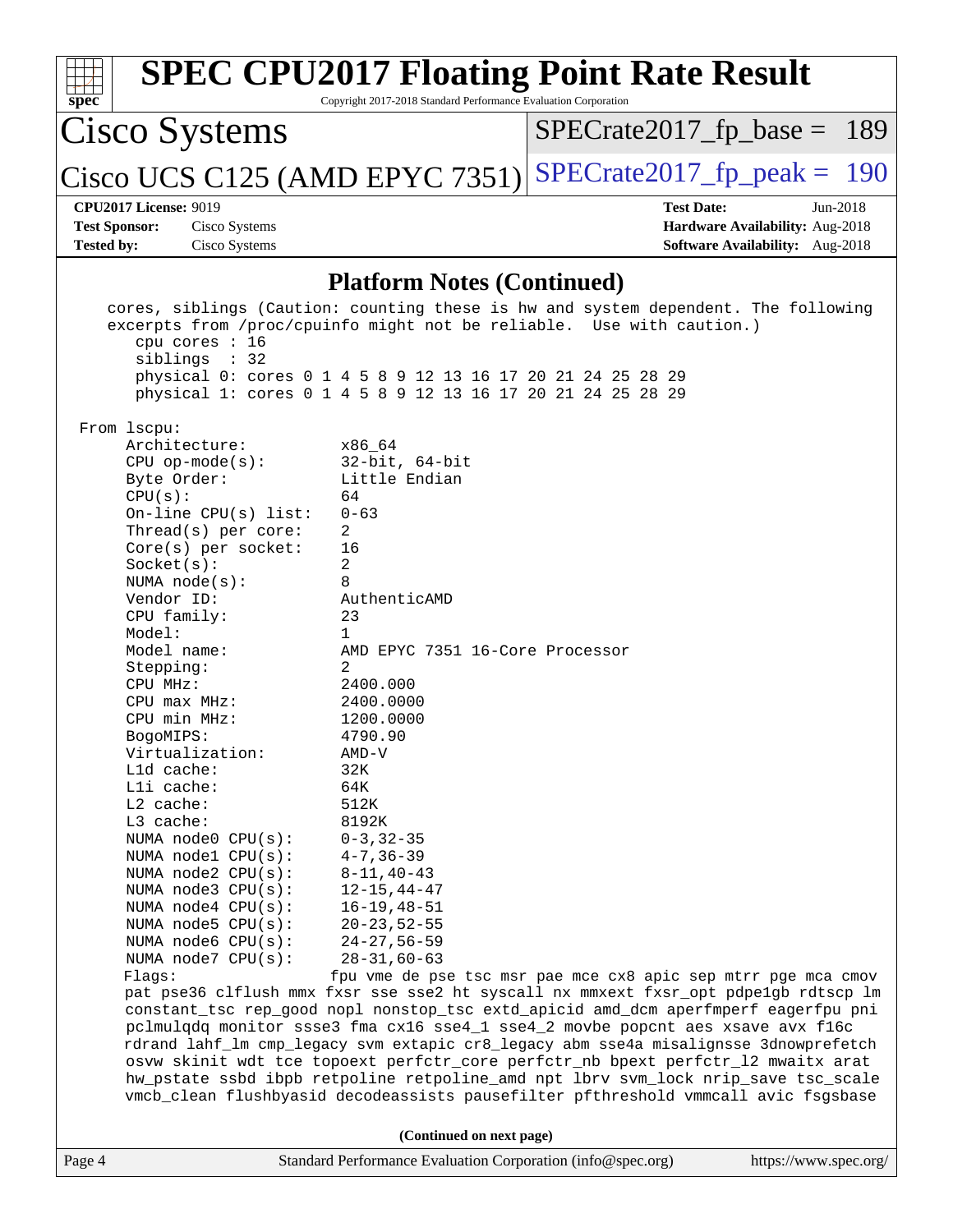|                                   | <b>SPEC CPU2017 Floating Point Rate Result</b>                                                                            |                                        |            |  |  |  |
|-----------------------------------|---------------------------------------------------------------------------------------------------------------------------|----------------------------------------|------------|--|--|--|
| spec                              | Copyright 2017-2018 Standard Performance Evaluation Corporation                                                           |                                        |            |  |  |  |
| Cisco Systems                     |                                                                                                                           | $SPECTate2017$ _fp_base = 189          |            |  |  |  |
|                                   | $ {\rm Cisco~UCS~C125}$ (AMD EPYC 7351) $ $                                                                               | $SPECrate2017fp peak = 190$            |            |  |  |  |
| <b>CPU2017 License: 9019</b>      |                                                                                                                           | <b>Test Date:</b>                      | $Jun-2018$ |  |  |  |
| <b>Test Sponsor:</b>              | Cisco Systems                                                                                                             | Hardware Availability: Aug-2018        |            |  |  |  |
| <b>Tested by:</b>                 | Cisco Systems                                                                                                             | <b>Software Availability:</b> Aug-2018 |            |  |  |  |
| <b>Platform Notes (Continued)</b> |                                                                                                                           |                                        |            |  |  |  |
|                                   | bmil avx2 smep bmi2 rdseed adx smap clflushopt sha ni xsaveopt xsavec xgetbvl clzero<br>irperf overflow_recov succor smca |                                        |            |  |  |  |
|                                   | /proc/cpuinfo cache data                                                                                                  |                                        |            |  |  |  |

 cache size : 512 KB From numactl --hardware WARNING: a numactl 'node' might or might not correspond to a physical chip. available: 8 nodes (0-7) node 0 cpus: 0 1 2 3 32 33 34 35 node 0 size: 128831 MB node 0 free: 128642 MB node 1 cpus: 4 5 6 7 36 37 38 39 node 1 size: 129020 MB node 1 free: 128863 MB node 2 cpus: 8 9 10 11 40 41 42 43 node 2 size: 129020 MB node 2 free: 128869 MB node 3 cpus: 12 13 14 15 44 45 46 47 node 3 size: 129020 MB node 3 free: 128871 MB node 4 cpus: 16 17 18 19 48 49 50 51 node 4 size: 129020 MB node 4 free: 128875 MB node 5 cpus: 20 21 22 23 52 53 54 55 node 5 size: 129020 MB node 5 free: 128910 MB node 6 cpus: 24 25 26 27 56 57 58 59 node 6 size: 129020 MB node 6 free: 128908 MB node 7 cpus: 28 29 30 31 60 61 62 63 node 7 size: 116923 MB node 7 free: 116812 MB node distances: node 0 1 2 3 4 5 6 7 0: 10 16 16 16 32 32 32 32

**(Continued on next page)**

 1: 16 10 16 16 32 32 32 32 2: 16 16 10 16 32 32 32 32 3: 16 16 16 10 32 32 32 32 4: 32 32 32 32 10 16 16 16 5: 32 32 32 32 16 10 16 16 6: 32 32 32 32 16 16 10 16 7: 32 32 32 32 16 16 16 10

 MemTotal: 1044357880 kB HugePages\_Total: 0

From /proc/meminfo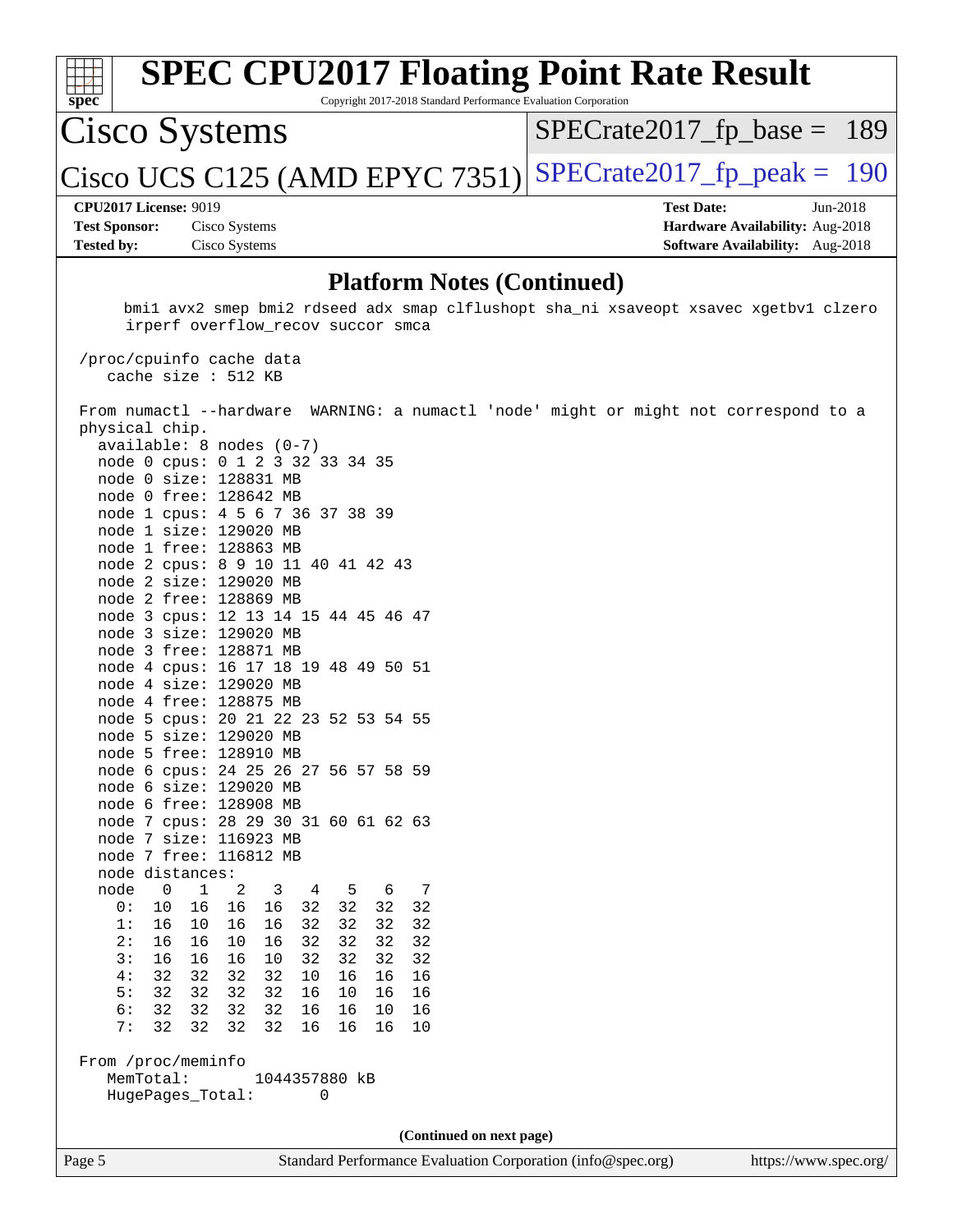| <b>SPEC CPU2017 Floating Point Rate Result</b><br>Copyright 2017-2018 Standard Performance Evaluation Corporation<br>$spec*$                                                                                                                                                                                                                                                                                                                                                                                                                                                                           |                                                                                                              |  |  |  |  |
|--------------------------------------------------------------------------------------------------------------------------------------------------------------------------------------------------------------------------------------------------------------------------------------------------------------------------------------------------------------------------------------------------------------------------------------------------------------------------------------------------------------------------------------------------------------------------------------------------------|--------------------------------------------------------------------------------------------------------------|--|--|--|--|
| Cisco Systems                                                                                                                                                                                                                                                                                                                                                                                                                                                                                                                                                                                          | $SPECrate2017_fp\_base = 189$                                                                                |  |  |  |  |
| Cisco UCS C125 (AMD EPYC 7351) SPECrate2017_fp_peak = $190$                                                                                                                                                                                                                                                                                                                                                                                                                                                                                                                                            |                                                                                                              |  |  |  |  |
| <b>CPU2017 License: 9019</b><br><b>Test Sponsor:</b><br>Cisco Systems                                                                                                                                                                                                                                                                                                                                                                                                                                                                                                                                  | <b>Test Date:</b><br>$Jun-2018$<br>Hardware Availability: Aug-2018<br><b>Software Availability:</b> Aug-2018 |  |  |  |  |
| <b>Tested by:</b><br>Cisco Systems                                                                                                                                                                                                                                                                                                                                                                                                                                                                                                                                                                     |                                                                                                              |  |  |  |  |
| <b>Platform Notes (Continued)</b>                                                                                                                                                                                                                                                                                                                                                                                                                                                                                                                                                                      |                                                                                                              |  |  |  |  |
| Hugepagesize:<br>2048 kB                                                                                                                                                                                                                                                                                                                                                                                                                                                                                                                                                                               |                                                                                                              |  |  |  |  |
| From /etc/*release* /etc/*version*<br>SuSE-release:<br>SUSE Linux Enterprise Server 12 (x86_64)<br>$VERSION = 12$<br>PATCHLEVEL = 3<br># This file is deprecated and will be removed in a future service pack or release.<br># Please check /etc/os-release for details about this release.<br>os-release:<br>NAME="SLES"<br>VERSION="12-SP3"<br>VERSION ID="12.3"<br>PRETTY_NAME="SUSE Linux Enterprise Server 12 SP3"<br>ID="sles"<br>ANSI_COLOR="0;32"<br>CPE_NAME="cpe:/o:suse:sles:12:sp3"<br>uname $-a$ :<br>Linux linux-7bdx 4.4.143-94.47-default #1 SMP Thu Aug 9 12:47:15 UTC 2018 (6bff971) |                                                                                                              |  |  |  |  |
| x86_64 x86_64 x86_64 GNU/Linux<br>run-level 3 Dec 31 16:26                                                                                                                                                                                                                                                                                                                                                                                                                                                                                                                                             |                                                                                                              |  |  |  |  |
| SPEC is set to: /opt/cpu2017<br>Filesystem<br>Type Size Used Avail Use% Mounted on<br>xfs 450G 20G 431G 5% /<br>/dev/sda3                                                                                                                                                                                                                                                                                                                                                                                                                                                                              |                                                                                                              |  |  |  |  |
| Additional information from dmidecode follows. WARNING: Use caution when you interpret<br>this section. The 'dmidecode' program reads system data which is "intended to allow<br>hardware to be accurately determined", but the intent may not be met, as there are<br>frequent changes to hardware, firmware, and the "DMTF SMBIOS" standard.<br>BIOS Cisco Systems, Inc. C125.4.0.0.16.0511180518 05/11/2018<br>Memory:                                                                                                                                                                              |                                                                                                              |  |  |  |  |
| 16x 0xCE00 M386A8K40BM2-CTD 64 GB 4 rank 2667                                                                                                                                                                                                                                                                                                                                                                                                                                                                                                                                                          |                                                                                                              |  |  |  |  |
| (End of data from sysinfo program)                                                                                                                                                                                                                                                                                                                                                                                                                                                                                                                                                                     |                                                                                                              |  |  |  |  |
| <b>Compiler Version Notes</b>                                                                                                                                                                                                                                                                                                                                                                                                                                                                                                                                                                          |                                                                                                              |  |  |  |  |
| 519.1bm_r(base, peak) 538.imagick_r(base, peak) 544.nab_r(base, peak)<br>CC.                                                                                                                                                                                                                                                                                                                                                                                                                                                                                                                           | -------------------------                                                                                    |  |  |  |  |
| AOCC.LLVM.4.0.0.B35.2017_04_26 clang version 4.0.0 (CLANG:) (based on LLVM<br>AOCC.LLVM.4.0.0.B35.2017_04_26)<br>Target: x86_64-unknown-linux-gnu                                                                                                                                                                                                                                                                                                                                                                                                                                                      |                                                                                                              |  |  |  |  |
| (Continued on next page)                                                                                                                                                                                                                                                                                                                                                                                                                                                                                                                                                                               |                                                                                                              |  |  |  |  |
| Standard Performance Evaluation Corporation (info@spec.org)<br>Page 6                                                                                                                                                                                                                                                                                                                                                                                                                                                                                                                                  | https://www.spec.org/                                                                                        |  |  |  |  |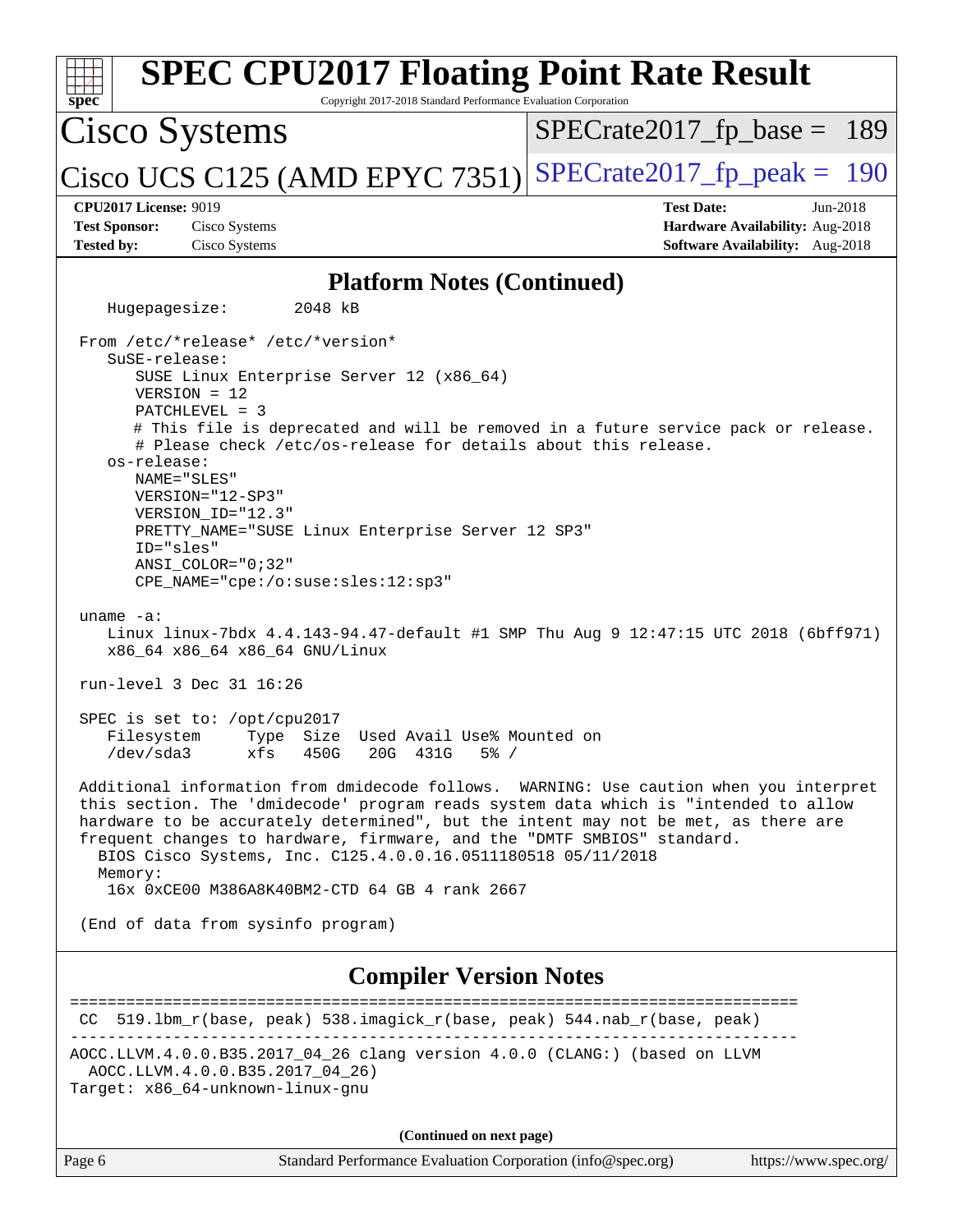| <b>SPEC CPU2017 Floating Point Rate Result</b><br>Copyright 2017-2018 Standard Performance Evaluation Corporation<br>$spec^*$                                                                                                                                                                                                                                                                                                                                                                                                                                                                                                                                                                                                           |                                                                                                     |
|-----------------------------------------------------------------------------------------------------------------------------------------------------------------------------------------------------------------------------------------------------------------------------------------------------------------------------------------------------------------------------------------------------------------------------------------------------------------------------------------------------------------------------------------------------------------------------------------------------------------------------------------------------------------------------------------------------------------------------------------|-----------------------------------------------------------------------------------------------------|
| Cisco Systems                                                                                                                                                                                                                                                                                                                                                                                                                                                                                                                                                                                                                                                                                                                           | $SPECTate2017_fp\_base = 189$                                                                       |
| Cisco UCS C125 (AMD EPYC 7351)                                                                                                                                                                                                                                                                                                                                                                                                                                                                                                                                                                                                                                                                                                          | $SPECTate2017$ _fp_peak = 190                                                                       |
| <b>CPU2017 License: 9019</b><br><b>Test Sponsor:</b><br>Cisco Systems<br>Cisco Systems<br><b>Tested by:</b>                                                                                                                                                                                                                                                                                                                                                                                                                                                                                                                                                                                                                             | <b>Test Date:</b><br>Jun-2018<br>Hardware Availability: Aug-2018<br>Software Availability: Aug-2018 |
| <b>Compiler Version Notes (Continued)</b>                                                                                                                                                                                                                                                                                                                                                                                                                                                                                                                                                                                                                                                                                               |                                                                                                     |
| Thread model: posix<br>InstalledDir: /root/work/compilers/AOCC-1.0-Compiler/bin                                                                                                                                                                                                                                                                                                                                                                                                                                                                                                                                                                                                                                                         |                                                                                                     |
| CXXC 508.namd_r(base, peak) 510.parest_r(base, peak)<br>--------------------------------                                                                                                                                                                                                                                                                                                                                                                                                                                                                                                                                                                                                                                                |                                                                                                     |
| AOCC.LLVM.4.0.0.B35.2017_04_26 clang version 4.0.0 (CLANG:) (based on LLVM<br>AOCC.LLVM.4.0.0.B35.2017_04_26)<br>Target: x86_64-unknown-linux-gnu<br>Thread model: posix<br>InstalledDir: /root/work/compilers/AOCC-1.0-Compiler/bin                                                                                                                                                                                                                                                                                                                                                                                                                                                                                                    |                                                                                                     |
| CC 511.povray_r(base, peak) 526.blender_r(base, peak)                                                                                                                                                                                                                                                                                                                                                                                                                                                                                                                                                                                                                                                                                   |                                                                                                     |
| AOCC.LLVM.4.0.0.B35.2017_04_26 clang version 4.0.0 (CLANG:) (based on LLVM<br>AOCC.LLVM.4.0.0.B35.2017_04_26)<br>Target: x86_64-unknown-linux-gnu<br>Thread model: posix<br>InstalledDir: /root/work/compilers/AOCC-1.0-Compiler/bin<br>AOCC.LLVM.4.0.0.B35.2017_04_26 clang version 4.0.0 (CLANG:) (based on LLVM<br>AOCC.LLVM.4.0.0.B35.2017_04_26)<br>Target: x86_64-unknown-linux-gnu<br>Thread model: posix<br>InstalledDir: /root/work/compilers/AOCC-1.0-Compiler/bin                                                                                                                                                                                                                                                            |                                                                                                     |
| FC 507.cactuBSSN_r(base, peak)<br>___________________________                                                                                                                                                                                                                                                                                                                                                                                                                                                                                                                                                                                                                                                                           |                                                                                                     |
| AOCC.LLVM.4.0.0.B35.2017_04_26 clang version 4.0.0 (CLANG:) (based on LLVM<br>AOCC.LLVM.4.0.0.B35.2017 04 26)<br>Target: x86 64-unknown-linux-qnu<br>Thread model: posix<br>InstalledDir: /root/work/compilers/AOCC-1.0-Compiler/bin<br>AOCC.LLVM.4.0.0.B35.2017_04_26 clang version 4.0.0 (CLANG:) (based on LLVM<br>AOCC.LLVM.4.0.0.B35.2017_04_26)<br>Target: x86_64-unknown-linux-gnu<br>Thread model: posix<br>InstalledDir: /root/work/compilers/AOCC-1.0-Compiler/bin<br>GNU Fortran (GCC) 4.8.2<br>Copyright (C) 2013 Free Software Foundation, Inc.<br>GNU Fortran comes with NO WARRANTY, to the extent permitted by law.<br>You may redistribute copies of GNU Fortran<br>under the terms of the GNU General Public License. |                                                                                                     |
| (Continued on next page)                                                                                                                                                                                                                                                                                                                                                                                                                                                                                                                                                                                                                                                                                                                |                                                                                                     |
| Standard Performance Evaluation Corporation (info@spec.org)<br>Page 7                                                                                                                                                                                                                                                                                                                                                                                                                                                                                                                                                                                                                                                                   | https://www.spec.org/                                                                               |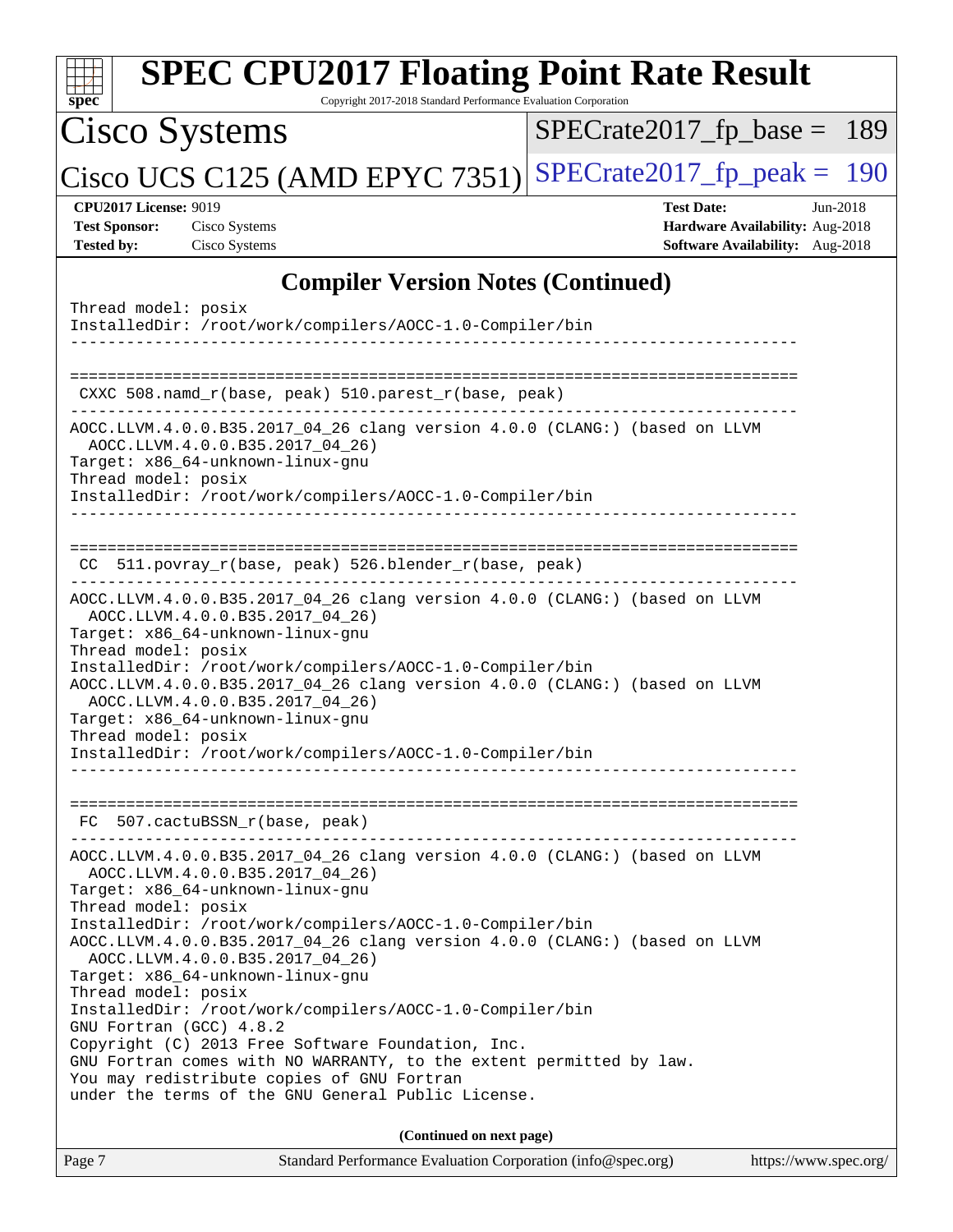| <b>SPEC CPU2017 Floating Point Rate Result</b><br>Copyright 2017-2018 Standard Performance Evaluation Corporation<br>$spec^*$                                                                                                                                                                                                                                                                                                                                                                                                                                           |                                                                                                       |
|-------------------------------------------------------------------------------------------------------------------------------------------------------------------------------------------------------------------------------------------------------------------------------------------------------------------------------------------------------------------------------------------------------------------------------------------------------------------------------------------------------------------------------------------------------------------------|-------------------------------------------------------------------------------------------------------|
| <b>Cisco Systems</b>                                                                                                                                                                                                                                                                                                                                                                                                                                                                                                                                                    | $SPECrate2017_fp\_base = 189$                                                                         |
| Cisco UCS C125 (AMD EPYC 7351)                                                                                                                                                                                                                                                                                                                                                                                                                                                                                                                                          | $SPECTate2017$ _fp_peak = 190                                                                         |
| <b>CPU2017 License: 9019</b><br><b>Test Sponsor:</b><br>Cisco Systems<br><b>Tested by:</b><br>Cisco Systems                                                                                                                                                                                                                                                                                                                                                                                                                                                             | <b>Test Date:</b><br>$Jun-2018$<br>Hardware Availability: Aug-2018<br>Software Availability: Aug-2018 |
| <b>Compiler Version Notes (Continued)</b>                                                                                                                                                                                                                                                                                                                                                                                                                                                                                                                               |                                                                                                       |
| For more information about these matters, see the file named COPYING                                                                                                                                                                                                                                                                                                                                                                                                                                                                                                    |                                                                                                       |
| 503.bwaves_r(base, peak) 549.fotonik3d_r(base, peak) 554.roms_r(base,<br>FC.<br>peak)                                                                                                                                                                                                                                                                                                                                                                                                                                                                                   |                                                                                                       |
| GNU Fortran (GCC) 4.8.2<br>Copyright (C) 2013 Free Software Foundation, Inc.<br>GNU Fortran comes with NO WARRANTY, to the extent permitted by law.<br>You may redistribute copies of GNU Fortran<br>under the terms of the GNU General Public License.<br>For more information about these matters, see the file named COPYING                                                                                                                                                                                                                                         |                                                                                                       |
| CC 521.wrf_r(base, peak) 527.cam4_r(base, peak)                                                                                                                                                                                                                                                                                                                                                                                                                                                                                                                         |                                                                                                       |
| GNU Fortran (GCC) 4.8.2<br>Copyright (C) 2013 Free Software Foundation, Inc.<br>GNU Fortran comes with NO WARRANTY, to the extent permitted by law.<br>You may redistribute copies of GNU Fortran<br>under the terms of the GNU General Public License.<br>For more information about these matters, see the file named COPYING<br>AOCC.LLVM.4.0.0.B35.2017_04_26 clang version 4.0.0 (CLANG:) (based on LLVM<br>AOCC.LLVM.4.0.0.B35.2017_04_26)<br>Target: x86_64-unknown-linux-gnu<br>Thread model: posix<br>InstalledDir: /root/work/compilers/AOCC-1.0-Compiler/bin |                                                                                                       |
| <b>Base Compiler Invocation</b><br>C benchmarks:<br>clang                                                                                                                                                                                                                                                                                                                                                                                                                                                                                                               |                                                                                                       |
| $C_{++}$ benchmarks:<br>clang++                                                                                                                                                                                                                                                                                                                                                                                                                                                                                                                                         |                                                                                                       |
| Fortran benchmarks:<br>clang gfortran                                                                                                                                                                                                                                                                                                                                                                                                                                                                                                                                   |                                                                                                       |
| Benchmarks using both Fortran and C:<br>clang gfortran                                                                                                                                                                                                                                                                                                                                                                                                                                                                                                                  |                                                                                                       |
| (Continued on next page)                                                                                                                                                                                                                                                                                                                                                                                                                                                                                                                                                |                                                                                                       |

Page 8 Standard Performance Evaluation Corporation [\(info@spec.org\)](mailto:info@spec.org) <https://www.spec.org/>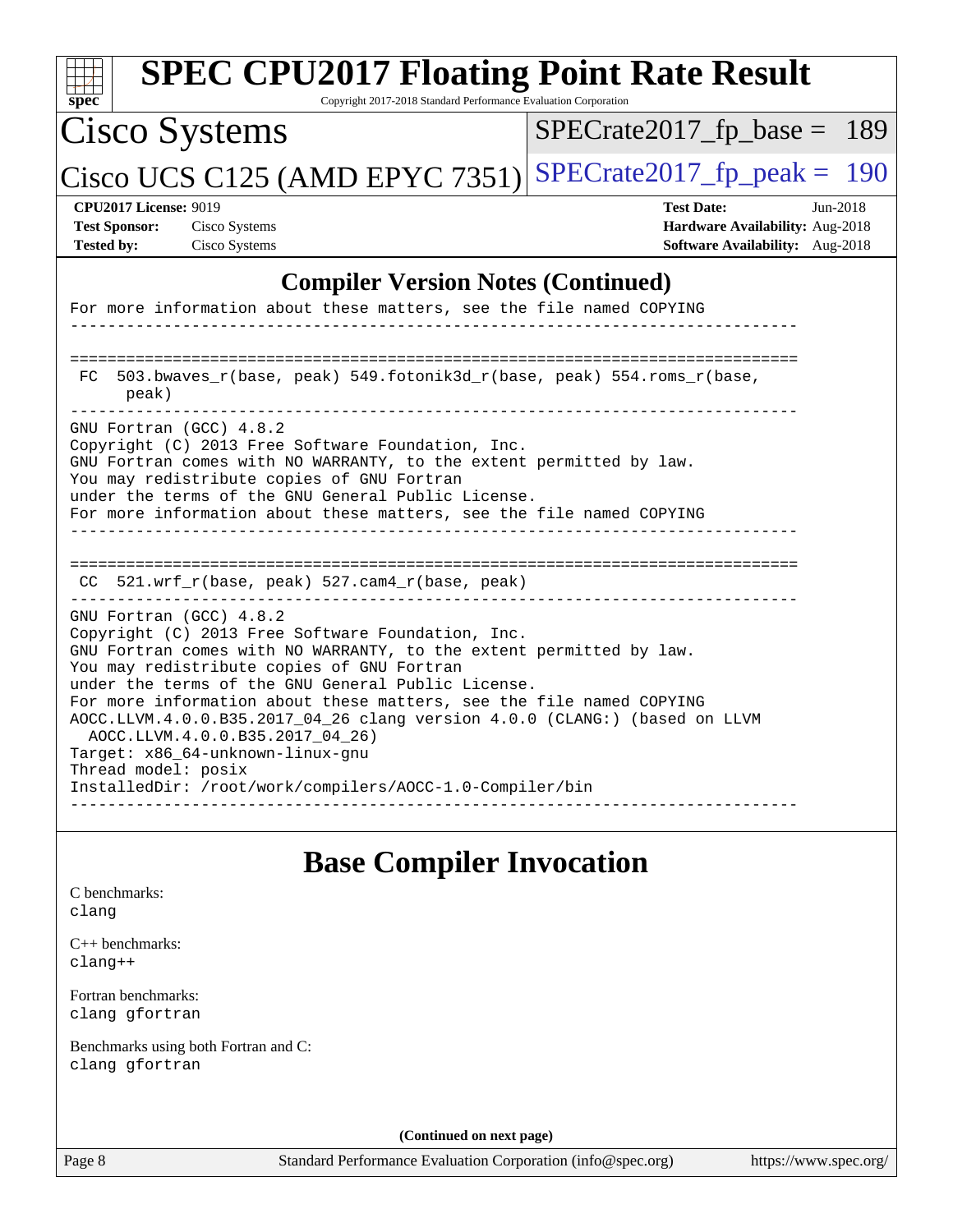

## **[Base Compiler Invocation \(Continued\)](http://www.spec.org/auto/cpu2017/Docs/result-fields.html#BaseCompilerInvocation)**

[Benchmarks using both C and C++](http://www.spec.org/auto/cpu2017/Docs/result-fields.html#BenchmarksusingbothCandCXX): [clang++](http://www.spec.org/cpu2017/results/res2018q4/cpu2017-20180918-08913.flags.html#user_CC_CXXbase_Fclang3_57a48582e5be507d19b2527b3e7d4f85d9b8669ffc9a8a0dbb9bcf949a918a58bbab411e0c4d14a3922022a3e425a90db94042683824c1806feff4324ca1000d) [clang](http://www.spec.org/cpu2017/results/res2018q4/cpu2017-20180918-08913.flags.html#user_CC_CXXbase_Fclang3)

[Benchmarks using Fortran, C, and C++:](http://www.spec.org/auto/cpu2017/Docs/result-fields.html#BenchmarksusingFortranCandCXX) [clang++](http://www.spec.org/cpu2017/results/res2018q4/cpu2017-20180918-08913.flags.html#user_CC_CXX_FCbase_Fclang3_57a48582e5be507d19b2527b3e7d4f85d9b8669ffc9a8a0dbb9bcf949a918a58bbab411e0c4d14a3922022a3e425a90db94042683824c1806feff4324ca1000d) [clang](http://www.spec.org/cpu2017/results/res2018q4/cpu2017-20180918-08913.flags.html#user_CC_CXX_FCbase_Fclang3) [gfortran](http://www.spec.org/cpu2017/results/res2018q4/cpu2017-20180918-08913.flags.html#user_CC_CXX_FCbase_Fgfortran_128c91a56d61ddb07404721e65b8f9498c31a443dacbd3b7f212891090eca86e2d099b520f75b99e9e8ac4fdec01f4d15f0b65e47123ec4c42b0759045731a1f)

**[Base Portability Flags](http://www.spec.org/auto/cpu2017/Docs/result-fields.html#BasePortabilityFlags)**

 503.bwaves\_r: [-DSPEC\\_LP64](http://www.spec.org/cpu2017/results/res2018q4/cpu2017-20180918-08913.flags.html#suite_baseEXTRA_PORTABILITY503_bwaves_r_DSPEC_LP64) 507.cactuBSSN\_r: [-DSPEC\\_LP64](http://www.spec.org/cpu2017/results/res2018q4/cpu2017-20180918-08913.flags.html#suite_baseEXTRA_PORTABILITY507_cactuBSSN_r_DSPEC_LP64) 508.namd\_r: [-DSPEC\\_LP64](http://www.spec.org/cpu2017/results/res2018q4/cpu2017-20180918-08913.flags.html#suite_baseEXTRA_PORTABILITY508_namd_r_DSPEC_LP64) 510.parest\_r: [-DSPEC\\_LP64](http://www.spec.org/cpu2017/results/res2018q4/cpu2017-20180918-08913.flags.html#suite_baseEXTRA_PORTABILITY510_parest_r_DSPEC_LP64) 511.povray\_r: [-DSPEC\\_LP64](http://www.spec.org/cpu2017/results/res2018q4/cpu2017-20180918-08913.flags.html#suite_baseEXTRA_PORTABILITY511_povray_r_DSPEC_LP64) 519.lbm\_r: [-DSPEC\\_LP64](http://www.spec.org/cpu2017/results/res2018q4/cpu2017-20180918-08913.flags.html#suite_baseEXTRA_PORTABILITY519_lbm_r_DSPEC_LP64) 521.wrf\_r: [-DSPEC\\_CASE\\_FLAG](http://www.spec.org/cpu2017/results/res2018q4/cpu2017-20180918-08913.flags.html#b521.wrf_r_baseCPORTABILITY_DSPEC_CASE_FLAG) [-fconvert=big-endian](http://www.spec.org/cpu2017/results/res2018q4/cpu2017-20180918-08913.flags.html#user_baseFPORTABILITY521_wrf_r_F-fconvert) [-DSPEC\\_LP64](http://www.spec.org/cpu2017/results/res2018q4/cpu2017-20180918-08913.flags.html#suite_baseEXTRA_PORTABILITY521_wrf_r_DSPEC_LP64) 526.blender\_r: [-funsigned-char](http://www.spec.org/cpu2017/results/res2018q4/cpu2017-20180918-08913.flags.html#user_baseCPORTABILITY526_blender_r_F-funsigned-char) [-D\\_\\_BOOL\\_DEFINED](http://www.spec.org/cpu2017/results/res2018q4/cpu2017-20180918-08913.flags.html#b526.blender_r_baseCXXPORTABILITY_D__BOOL_DEFINED) [-DSPEC\\_LP64](http://www.spec.org/cpu2017/results/res2018q4/cpu2017-20180918-08913.flags.html#suite_baseEXTRA_PORTABILITY526_blender_r_DSPEC_LP64) 527.cam4\_r: [-DSPEC\\_CASE\\_FLAG](http://www.spec.org/cpu2017/results/res2018q4/cpu2017-20180918-08913.flags.html#b527.cam4_r_basePORTABILITY_DSPEC_CASE_FLAG) [-DSPEC\\_LP64](http://www.spec.org/cpu2017/results/res2018q4/cpu2017-20180918-08913.flags.html#suite_baseEXTRA_PORTABILITY527_cam4_r_DSPEC_LP64) 538.imagick\_r: [-DSPEC\\_LP64](http://www.spec.org/cpu2017/results/res2018q4/cpu2017-20180918-08913.flags.html#suite_baseEXTRA_PORTABILITY538_imagick_r_DSPEC_LP64) 544.nab\_r: [-DSPEC\\_LP64](http://www.spec.org/cpu2017/results/res2018q4/cpu2017-20180918-08913.flags.html#suite_baseEXTRA_PORTABILITY544_nab_r_DSPEC_LP64) 549.fotonik3d\_r: [-DSPEC\\_LP64](http://www.spec.org/cpu2017/results/res2018q4/cpu2017-20180918-08913.flags.html#suite_baseEXTRA_PORTABILITY549_fotonik3d_r_DSPEC_LP64) 554.roms\_r: [-DSPEC\\_LP64](http://www.spec.org/cpu2017/results/res2018q4/cpu2017-20180918-08913.flags.html#suite_baseEXTRA_PORTABILITY554_roms_r_DSPEC_LP64)

### **[Base Optimization Flags](http://www.spec.org/auto/cpu2017/Docs/result-fields.html#BaseOptimizationFlags)**

[C benchmarks](http://www.spec.org/auto/cpu2017/Docs/result-fields.html#Cbenchmarks):

[-flto](http://www.spec.org/cpu2017/results/res2018q4/cpu2017-20180918-08913.flags.html#user_CCbase_F-flto) [-Wl,](http://www.spec.org/cpu2017/results/res2018q4/cpu2017-20180918-08913.flags.html#user_CCbase_F-Wl_5f669859b7c1a0295edc4f5fd536c381023f180a987810cb5cfa1d9467a27ac14b13770b9732d7618b24fc778f3dfdf68b65521d505fc870281e0142944925a0) [-plugin-opt=](http://www.spec.org/cpu2017/results/res2018q4/cpu2017-20180918-08913.flags.html#user_CCbase_F-plugin-opt_772899571bb6157e4b8feeb3276e6c06dec41c1bbb0aa637c8700742a4baaf7e7b56061e32ae2365a76a44d8c448177ca3ee066cdf7537598ff772fc461942c2) [-merge-constant](http://www.spec.org/cpu2017/results/res2018q4/cpu2017-20180918-08913.flags.html#user_CCbase_F-merge-constant_bdb3ec75d21d5cf0ab1961ebe7105d0ea3b0c6d89a312cf7efc1d107e6c56c92c36b5d564d0702d1e2526f6b92f188b4413eb5a54b1f9e4a41f5a9bfc0233b92) [-lsr-in-nested-loop](http://www.spec.org/cpu2017/results/res2018q4/cpu2017-20180918-08913.flags.html#user_CCbase_F-lsr-in-nested-loop) [-disable-vect-cmp](http://www.spec.org/cpu2017/results/res2018q4/cpu2017-20180918-08913.flags.html#user_CCbase_F-disable-vect-cmp) [-O3](http://www.spec.org/cpu2017/results/res2018q4/cpu2017-20180918-08913.flags.html#user_CCbase_F-O3) [-ffast-math](http://www.spec.org/cpu2017/results/res2018q4/cpu2017-20180918-08913.flags.html#user_CCbase_F-aocc-ffast-math_78dd175de6534c2005829757b9b0f2878e57b067cce6f7c443b2250ac68890960e2e1b320ca04b81ff7c62c6f87870ed05f06baf7875eea2990d38e3b73c71f1) [-march=znver1](http://www.spec.org/cpu2017/results/res2018q4/cpu2017-20180918-08913.flags.html#user_CCbase_F-march) [-fstruct-layout=2](http://www.spec.org/cpu2017/results/res2018q4/cpu2017-20180918-08913.flags.html#user_CCbase_F-fstruct-layout_a05ec02e17cdf7fe0c3950a6b005251b2b1e5e67af2b5298cf72714730c3d59ba290e75546b10aa22dac074c15ceaca36ae22c62cb51bcb2fbdc9dc4e7e222c4) [-mllvm](http://www.spec.org/cpu2017/results/res2018q4/cpu2017-20180918-08913.flags.html#user_CCbase_F-mllvm_76e3f86ef8d8cc4dfa84cec42d531db351fee284f72cd5d644b5bdbef9c2604296512be6a431d9e19d0523544399ea9dd745afc2fff755a0705d428460dc659e) [-unroll-threshold=100](http://www.spec.org/cpu2017/results/res2018q4/cpu2017-20180918-08913.flags.html#user_CCbase_F-unroll-threshold) [-fremap-arrays](http://www.spec.org/cpu2017/results/res2018q4/cpu2017-20180918-08913.flags.html#user_CCbase_F-fremap-arrays) [-mno-avx2](http://www.spec.org/cpu2017/results/res2018q4/cpu2017-20180918-08913.flags.html#user_CCbase_F-mno-avx2) [-inline-threshold=1000](http://www.spec.org/cpu2017/results/res2018q4/cpu2017-20180918-08913.flags.html#user_CCbase_F-inline-threshold_1daf3e0321a7a0c1ea19068c818f3f119b1e5dfc986cc791557791f4b93536c1546ba0c8585f62303269f504aa232e0ca278e8489928152e32e0752215741730) [-z muldefs](http://www.spec.org/cpu2017/results/res2018q4/cpu2017-20180918-08913.flags.html#user_CCbase_F-z) [-ljemalloc](http://www.spec.org/cpu2017/results/res2018q4/cpu2017-20180918-08913.flags.html#user_CCbase_F-ljemalloc)

[C++ benchmarks:](http://www.spec.org/auto/cpu2017/Docs/result-fields.html#CXXbenchmarks)

[-flto](http://www.spec.org/cpu2017/results/res2018q4/cpu2017-20180918-08913.flags.html#user_CXXbase_F-flto) [-Wl,](http://www.spec.org/cpu2017/results/res2018q4/cpu2017-20180918-08913.flags.html#user_CXXbase_F-Wl_5f669859b7c1a0295edc4f5fd536c381023f180a987810cb5cfa1d9467a27ac14b13770b9732d7618b24fc778f3dfdf68b65521d505fc870281e0142944925a0) [-plugin-opt=](http://www.spec.org/cpu2017/results/res2018q4/cpu2017-20180918-08913.flags.html#user_CXXbase_F-plugin-opt_772899571bb6157e4b8feeb3276e6c06dec41c1bbb0aa637c8700742a4baaf7e7b56061e32ae2365a76a44d8c448177ca3ee066cdf7537598ff772fc461942c2) [-merge-constant](http://www.spec.org/cpu2017/results/res2018q4/cpu2017-20180918-08913.flags.html#user_CXXbase_F-merge-constant_bdb3ec75d21d5cf0ab1961ebe7105d0ea3b0c6d89a312cf7efc1d107e6c56c92c36b5d564d0702d1e2526f6b92f188b4413eb5a54b1f9e4a41f5a9bfc0233b92) [-lsr-in-nested-loop](http://www.spec.org/cpu2017/results/res2018q4/cpu2017-20180918-08913.flags.html#user_CXXbase_F-lsr-in-nested-loop) [-disable-vect-cmp](http://www.spec.org/cpu2017/results/res2018q4/cpu2017-20180918-08913.flags.html#user_CXXbase_F-disable-vect-cmp) [-O3](http://www.spec.org/cpu2017/results/res2018q4/cpu2017-20180918-08913.flags.html#user_CXXbase_F-O3) [-march=znver1](http://www.spec.org/cpu2017/results/res2018q4/cpu2017-20180918-08913.flags.html#user_CXXbase_F-march) [-mllvm](http://www.spec.org/cpu2017/results/res2018q4/cpu2017-20180918-08913.flags.html#user_CXXbase_F-mllvm_76e3f86ef8d8cc4dfa84cec42d531db351fee284f72cd5d644b5bdbef9c2604296512be6a431d9e19d0523544399ea9dd745afc2fff755a0705d428460dc659e) [-unroll-threshold=100](http://www.spec.org/cpu2017/results/res2018q4/cpu2017-20180918-08913.flags.html#user_CXXbase_F-unroll-threshold) [-finline-aggressive](http://www.spec.org/cpu2017/results/res2018q4/cpu2017-20180918-08913.flags.html#user_CXXbase_F-finline-aggressive) [-fremap-arrays](http://www.spec.org/cpu2017/results/res2018q4/cpu2017-20180918-08913.flags.html#user_CXXbase_F-fremap-arrays) [-inline-threshold=1000](http://www.spec.org/cpu2017/results/res2018q4/cpu2017-20180918-08913.flags.html#user_CXXbase_F-inline-threshold_1daf3e0321a7a0c1ea19068c818f3f119b1e5dfc986cc791557791f4b93536c1546ba0c8585f62303269f504aa232e0ca278e8489928152e32e0752215741730) [-z muldefs](http://www.spec.org/cpu2017/results/res2018q4/cpu2017-20180918-08913.flags.html#user_CXXbase_F-z) [-ljemalloc](http://www.spec.org/cpu2017/results/res2018q4/cpu2017-20180918-08913.flags.html#user_CXXbase_F-ljemalloc)

[Fortran benchmarks](http://www.spec.org/auto/cpu2017/Docs/result-fields.html#Fortranbenchmarks):

```
-flto -Wl, -plugin-opt= -merge-constant -lsr-in-nested-loop
-disable-vect-cmp -O3 -mavx -madx -funroll-loops -ffast-math
-z muldefs -fplugin=dragonegg.so -fplugin-arg-dragonegg-llvm-option="
-disable-vect-cmp" -ljemalloc -lgfortran -lamdlibm
```
**(Continued on next page)**

| Page 9 | Standard Performance Evaluation Corporation (info@spec.org) | https://www.spec.org/ |
|--------|-------------------------------------------------------------|-----------------------|
|--------|-------------------------------------------------------------|-----------------------|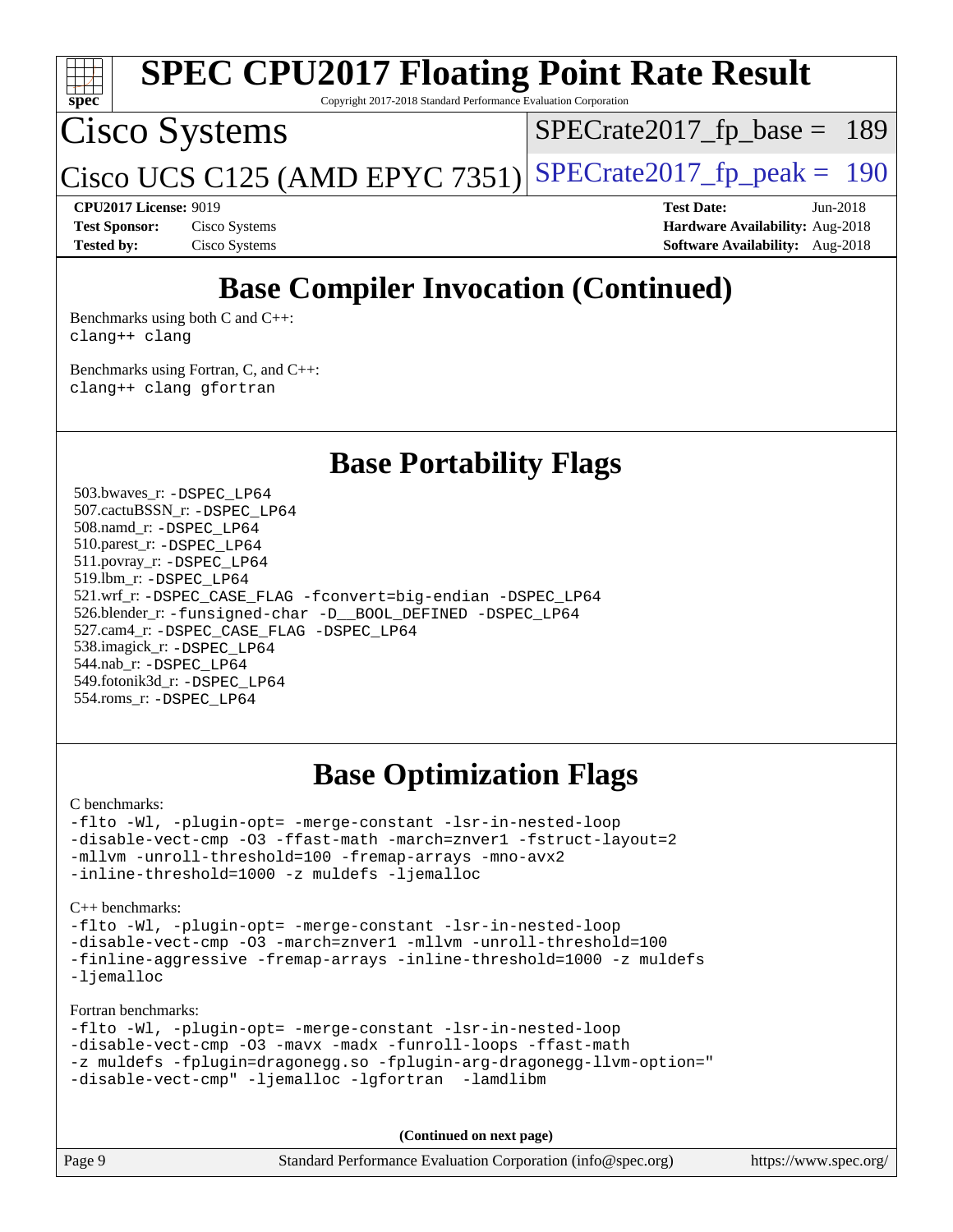| <b>SPEC CPU2017 Floating Point Rate Result</b><br>Copyright 2017-2018 Standard Performance Evaluation Corporation<br>spec                                                                                                                                                                                                                                                                                                                                                                                                                                                                                                                                                                                                  |                                                                                                            |  |  |  |  |  |
|----------------------------------------------------------------------------------------------------------------------------------------------------------------------------------------------------------------------------------------------------------------------------------------------------------------------------------------------------------------------------------------------------------------------------------------------------------------------------------------------------------------------------------------------------------------------------------------------------------------------------------------------------------------------------------------------------------------------------|------------------------------------------------------------------------------------------------------------|--|--|--|--|--|
| Cisco Systems<br>$SPECrate2017fp base =$<br>189                                                                                                                                                                                                                                                                                                                                                                                                                                                                                                                                                                                                                                                                            |                                                                                                            |  |  |  |  |  |
| $ Cisco UCS C125$ (AMD EPYC 7351)                                                                                                                                                                                                                                                                                                                                                                                                                                                                                                                                                                                                                                                                                          | $SPECTate2017$ _fp_peak = 190                                                                              |  |  |  |  |  |
| <b>CPU2017 License: 9019</b><br><b>Test Sponsor:</b><br>Cisco Systems<br><b>Tested by:</b><br>Cisco Systems                                                                                                                                                                                                                                                                                                                                                                                                                                                                                                                                                                                                                | <b>Test Date:</b><br>Jun-2018<br>Hardware Availability: Aug-2018<br><b>Software Availability:</b> Aug-2018 |  |  |  |  |  |
| <b>Base Optimization Flags (Continued)</b>                                                                                                                                                                                                                                                                                                                                                                                                                                                                                                                                                                                                                                                                                 |                                                                                                            |  |  |  |  |  |
| Benchmarks using both Fortran and C:<br>-flto -Wl, -plugin-opt= -merge-constant -lsr-in-nested-loop<br>-disable-vect-cmp -03 -ffast-math -march=znver1 -fstruct-layout=2<br>-mllvm -unroll-threshold=100 -fremap-arrays -mno-avx2<br>-inline-threshold=1000 -mavx -madx -funroll-loops -z muldefs<br>-fplugin=dragonegg.so -fplugin-arg-dragonegg-llvm-option="<br>-disable-vect-cmp" -ljemalloc -lgfortran -lamdlibm<br>Benchmarks using both C and C++:<br>-flto -Wl, -plugin-opt= -merge-constant -lsr-in-nested-loop<br>-disable-vect-cmp -03 -ffast-math -march=znver1 -fstruct-layout=2<br>-mllvm -unroll-threshold=100 -fremap-arrays -mno-avx2<br>-inline-threshold=1000 -finline-aggressive -z muldefs -ljemalloc |                                                                                                            |  |  |  |  |  |
| Benchmarks using Fortran, C, and C++:<br>-flto -Wl, -plugin-opt= -merge-constant -lsr-in-nested-loop<br>-disable-vect-cmp -03 -ffast-math -march=znver1 -fstruct-layout=2<br>-mllvm -unroll-threshold=100 -fremap-arrays -mno-avx2<br>-inline-threshold=1000 -finline-aggressive -mavx -madx -funroll-loops<br>-z muldefs -fplugin=dragonegg.so -fplugin-arg-dragonegg-llvm-option="<br>-disable-vect-cmp" -ljemalloc                                                                                                                                                                                                                                                                                                      |                                                                                                            |  |  |  |  |  |

# **[Peak Compiler Invocation](http://www.spec.org/auto/cpu2017/Docs/result-fields.html#PeakCompilerInvocation)**

[C benchmarks](http://www.spec.org/auto/cpu2017/Docs/result-fields.html#Cbenchmarks): [clang](http://www.spec.org/cpu2017/results/res2018q4/cpu2017-20180918-08913.flags.html#user_CCpeak_Fclang3)

[C++ benchmarks:](http://www.spec.org/auto/cpu2017/Docs/result-fields.html#CXXbenchmarks) [clang++](http://www.spec.org/cpu2017/results/res2018q4/cpu2017-20180918-08913.flags.html#user_CXXpeak_Fclang3_57a48582e5be507d19b2527b3e7d4f85d9b8669ffc9a8a0dbb9bcf949a918a58bbab411e0c4d14a3922022a3e425a90db94042683824c1806feff4324ca1000d)

[Fortran benchmarks](http://www.spec.org/auto/cpu2017/Docs/result-fields.html#Fortranbenchmarks): [clang](http://www.spec.org/cpu2017/results/res2018q4/cpu2017-20180918-08913.flags.html#user_FCpeak_Fclang3) [gfortran](http://www.spec.org/cpu2017/results/res2018q4/cpu2017-20180918-08913.flags.html#user_FCpeak_Fgfortran_128c91a56d61ddb07404721e65b8f9498c31a443dacbd3b7f212891090eca86e2d099b520f75b99e9e8ac4fdec01f4d15f0b65e47123ec4c42b0759045731a1f)

[Benchmarks using both Fortran and C](http://www.spec.org/auto/cpu2017/Docs/result-fields.html#BenchmarksusingbothFortranandC): [clang](http://www.spec.org/cpu2017/results/res2018q4/cpu2017-20180918-08913.flags.html#user_CC_FCpeak_Fclang3) [gfortran](http://www.spec.org/cpu2017/results/res2018q4/cpu2017-20180918-08913.flags.html#user_CC_FCpeak_Fgfortran_128c91a56d61ddb07404721e65b8f9498c31a443dacbd3b7f212891090eca86e2d099b520f75b99e9e8ac4fdec01f4d15f0b65e47123ec4c42b0759045731a1f)

[Benchmarks using both C and C++](http://www.spec.org/auto/cpu2017/Docs/result-fields.html#BenchmarksusingbothCandCXX): [clang++](http://www.spec.org/cpu2017/results/res2018q4/cpu2017-20180918-08913.flags.html#user_CC_CXXpeak_Fclang3_57a48582e5be507d19b2527b3e7d4f85d9b8669ffc9a8a0dbb9bcf949a918a58bbab411e0c4d14a3922022a3e425a90db94042683824c1806feff4324ca1000d) [clang](http://www.spec.org/cpu2017/results/res2018q4/cpu2017-20180918-08913.flags.html#user_CC_CXXpeak_Fclang3)

[Benchmarks using Fortran, C, and C++:](http://www.spec.org/auto/cpu2017/Docs/result-fields.html#BenchmarksusingFortranCandCXX) [clang++](http://www.spec.org/cpu2017/results/res2018q4/cpu2017-20180918-08913.flags.html#user_CC_CXX_FCpeak_Fclang3_57a48582e5be507d19b2527b3e7d4f85d9b8669ffc9a8a0dbb9bcf949a918a58bbab411e0c4d14a3922022a3e425a90db94042683824c1806feff4324ca1000d) [clang](http://www.spec.org/cpu2017/results/res2018q4/cpu2017-20180918-08913.flags.html#user_CC_CXX_FCpeak_Fclang3) [gfortran](http://www.spec.org/cpu2017/results/res2018q4/cpu2017-20180918-08913.flags.html#user_CC_CXX_FCpeak_Fgfortran_128c91a56d61ddb07404721e65b8f9498c31a443dacbd3b7f212891090eca86e2d099b520f75b99e9e8ac4fdec01f4d15f0b65e47123ec4c42b0759045731a1f)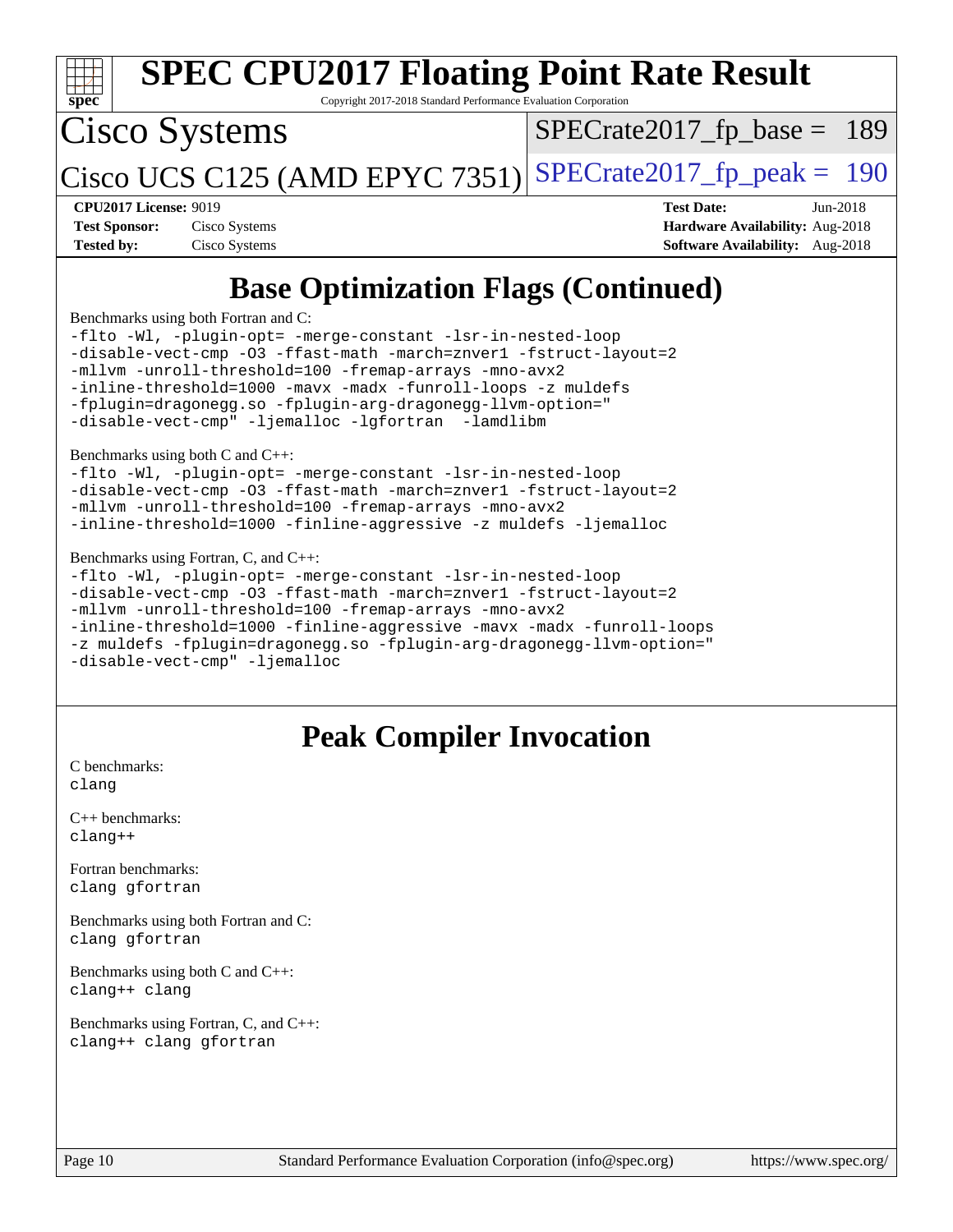